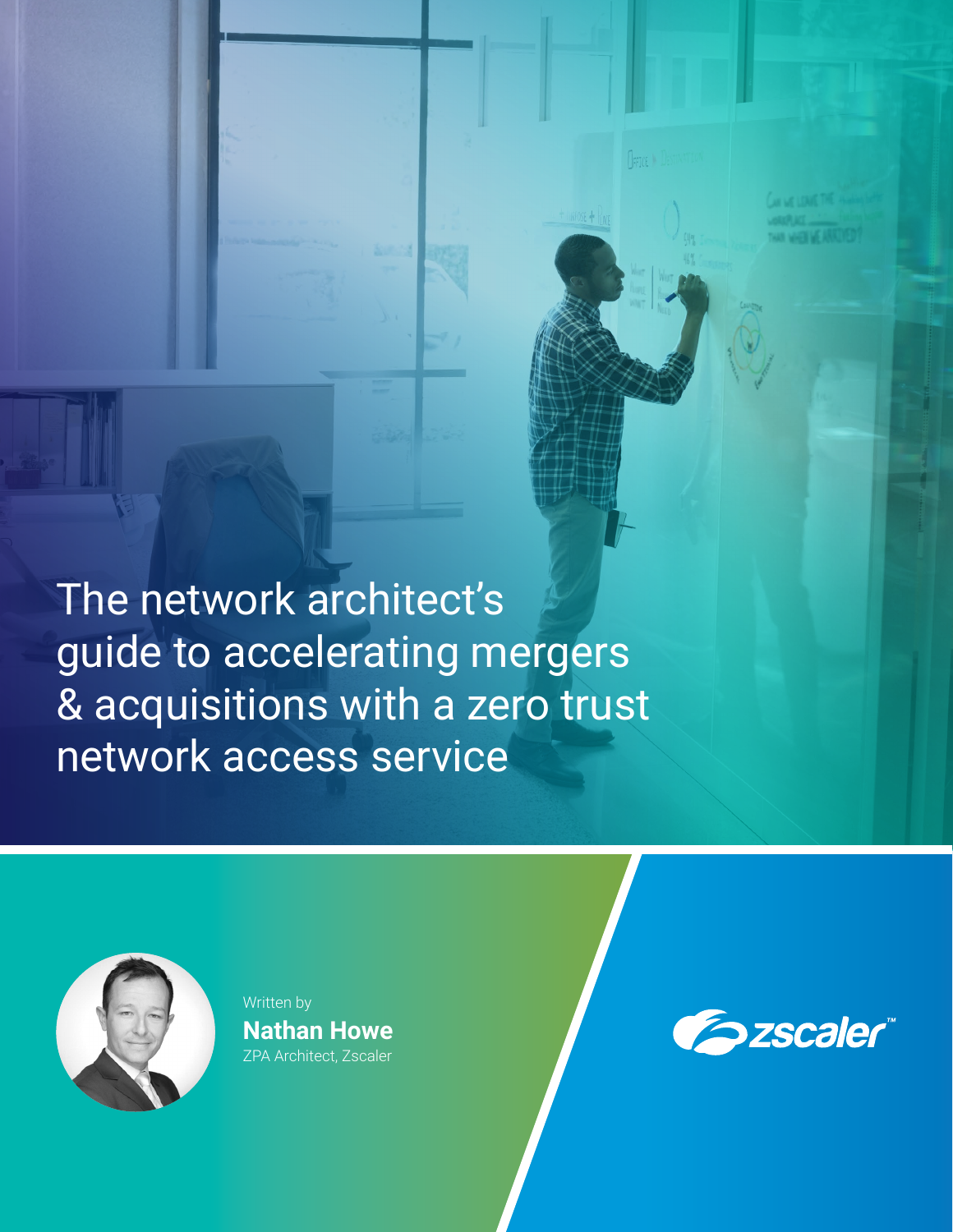Mergers and acquisitions (M&As) can be some of the most stressful situations for business leaders, CIOs, and network architects responsible for a successful IT integration. M&As are often high-profile events and must be implemented as quickly as possible so that the business can realize a return on its investment. But an M&A also serves as a catalyst for modernization within any enterprise as it opens the door to considering new technologies for standardizing security across multiple entities, ensuring a seamless experience for all users and determining the best infrastructure to use.

> As teams look to embrace modern, cloud-based technologies, it's often up to the network architects to seek out new ways to connect users to business applications, ensure that products integrate well within the existing system, and accelerate the M&A process. Determining the right approach is not easy given the overload of relatively new solutions out there and the need to ensure that their implementation does not disrupt user productivity or hinder operations.

To achieve this modernization, many network architects have begun to leverage zero trust network access (ZTNA) services to connect users to apps. ZTNA technologies serve as a faster and more secure alternative to the incumbent, network-centric processes that involve converging disparate networks and dealing with overlapping IP addresses through NATing—a process that can take between nine and 12 months on its own.

Within this architectural guide, we will cover the following:

- Architectural differences between incumbent access technology and ZTNA
- A look at a reference architecture for deploying ZTNA during an M&A
- The phases to consider when adopting ZTNA across multiple entities
- Pro-tips and considerations for accelerating the IT integration process during M&A with ZTNA

Before we begin, please take a few moments to read ["A Tale of Two M&A Journeys.](https://www.zscaler.com/blogs/corporate/tale-two-ma-journeys)" The blog provides a quick overview of incumbent methods of IT integration during M&A vs. an ZTNA-based implementation.

In this guide, we will use a typical enterprise scenario as an example. Mother Company SE, a manufacturer based in Frankfurt, Germany, is acquiring Child Company PA and needs to scale seamlessly to empower and connect users in each environment to key applications in the environment. Historically, this would mean overlapping RFC1918 address space, which complicates interconnection of the two networks. Additionally, Mother Company anticipates further acquisitions and will need a unified solution to address user access across the disparate environments.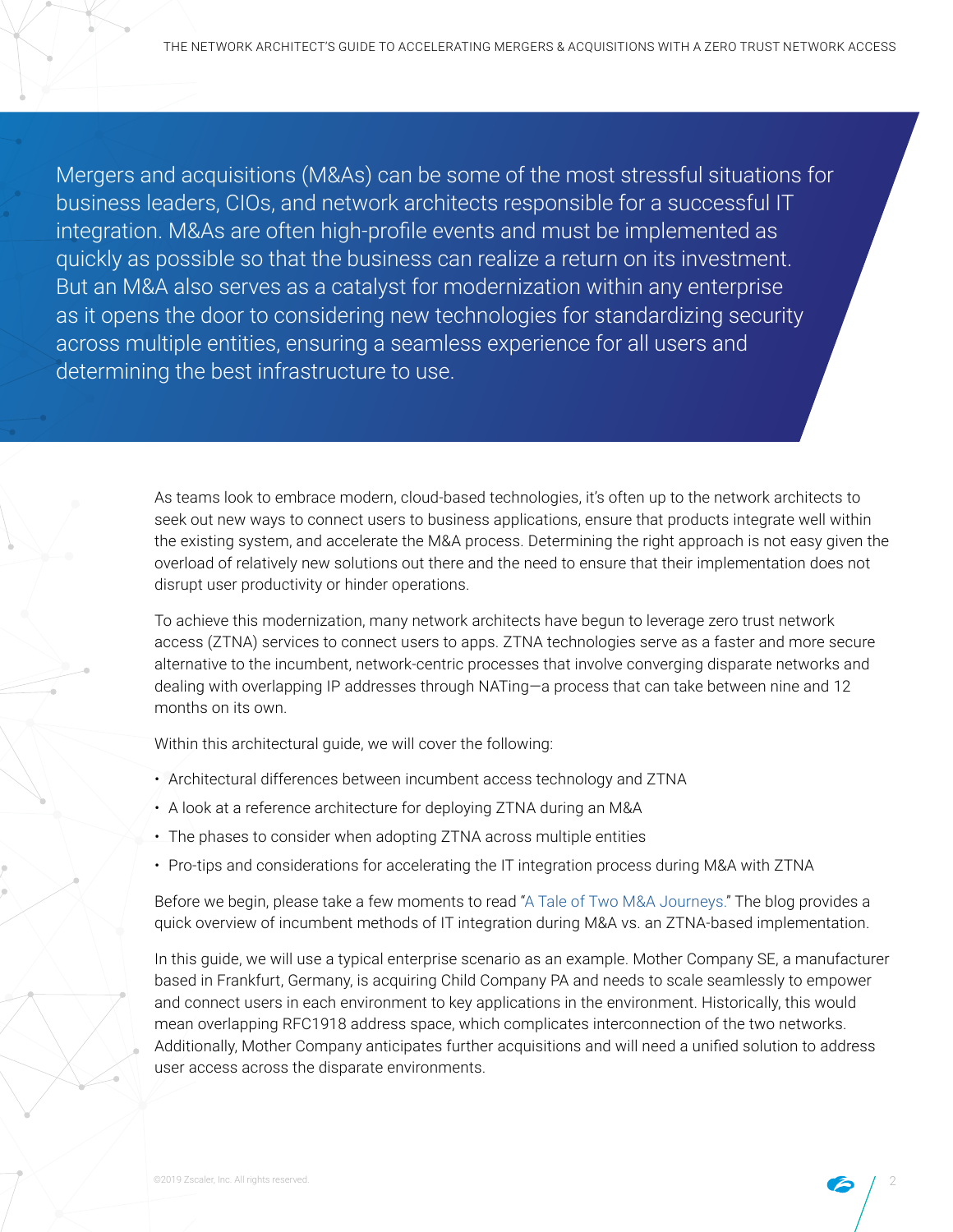# **Mother Company SE's current M&A architecture**

Mother Company is beginning to address how to enable access for its new requirements. Each PA is isolated and does not share any resources, but they all leverage the data center infrastructure as well as Microsoft Azure. The long-term goal is to migrate the applications from within these legacy locations, both DC and Azure, to the Mother Company Corporate Network (BCN).

The access path today for Mother Company devices to the PA regions (and subsequently the inverse for PA users to Mother Company applications) is through a traditional M&A architecture of interconnected firewalls with double NAT and DNS controls at the network boundary. This complex process is timeconsuming and costly, especially for networks with significant internal IP overlap or different levels of security hygiene.

 Mother Company SE desires a simpler architectural model to quickly and easily provide granular crosscompany access. Mother Company will test this model by building out a cloud-based environment and pretending that this is an M&A ecosystem. They are considering using [Zscaler Private Access™](https://www.zscaler.com/products/zscaler-private-access) (ZPA™). ZPA is the Zscaler™ software-defined perimeter service that provides secure connectivity to private apps running in any data center, hybrid, or multi-cloud environment without placing users on the network.

## **Mother Company's vision for its architecture of tomorrow**

Increases in remote users and in the number of apps they are consuming have placed pressure on the network infrastructure at Mother Company. ZPA will relieve some of this pressure and empower employees and partners to perform their job functions in the most efficient way possible, without compromising security. IT will also benefit from increased visibility, agility, and simplification enabled by ZPA.



*High-level proposal for M&A access at Mother Company*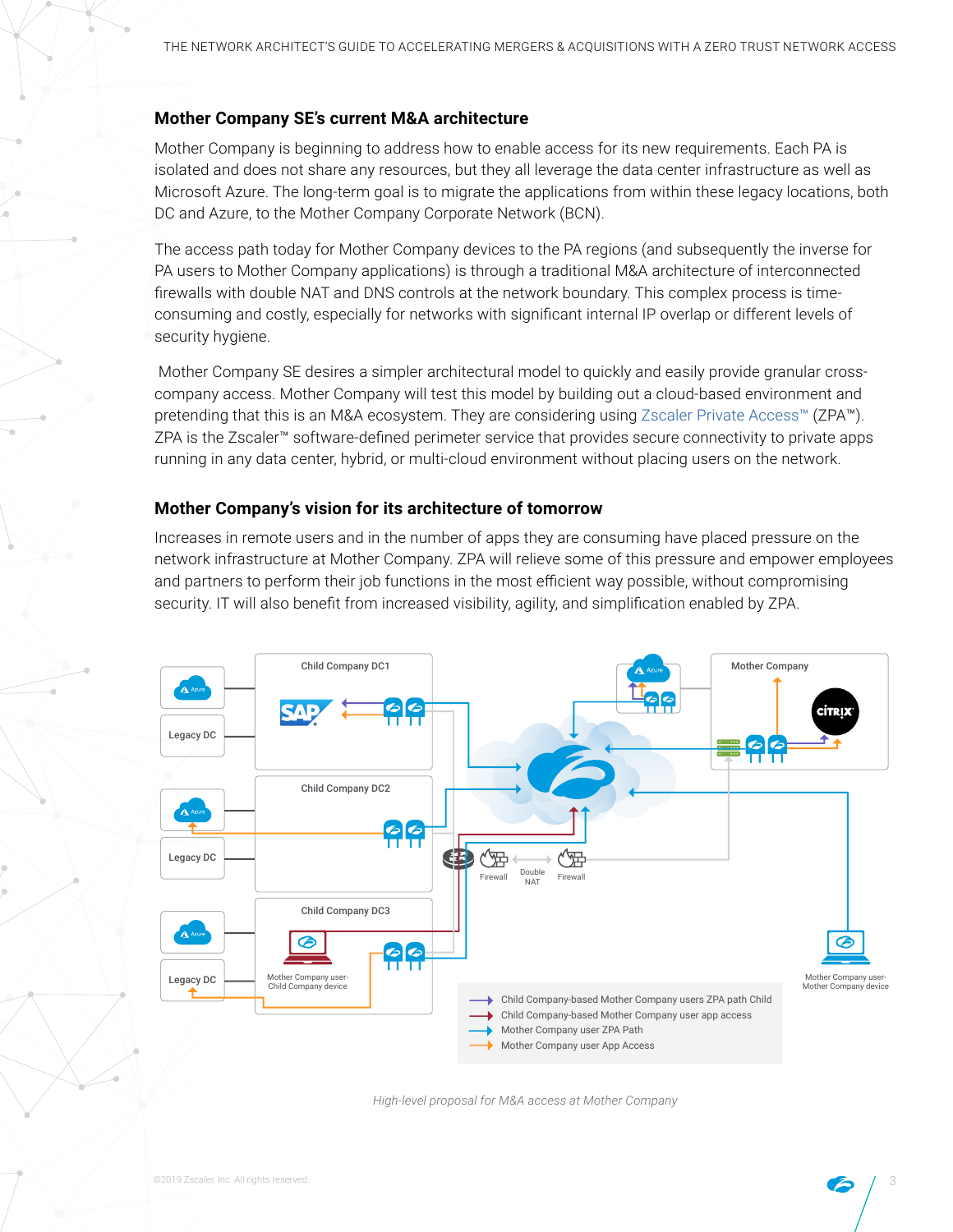At Mother Company, it's not only road warriors who need secure access to applications; office-based employees need to connect directly to cloud-based applications as well. An ZTNA service like ZPA will provide Mother Company with:

Global, unified, secure, and simple access: The ability to access applications regardless of their locations is critical to business. Because apps reside in diverse locations, security and access controls for all users should be applied globally.

Increased security, visibility, and control: All traffic flows to internal applications have controls to ensure that only authorized users can access applications. Teams now have visibility into what users are accessing and can identify previously unknown apps, then apply the appropriate controls.

**Cost avoidance:** Security and network infrastructure that was once set up to enable your remote users to access—and thus expose—your infrastructure can be eliminated as part of this project. At the same time, VPN, network infrastructure, and software management costs can be minimized.

Cloud readiness: As applications shift to the cloud and users shift to mobility, the only way to apply security is either at the endpoint or in the cloud. Leveraging an ZTNA, Mother Company will be ready to adopt cloud applications without infrastructure strain.

Decoupled application access from the network: Shift to a model of application access that uses identity and posture to provide access, rather than network connectivity.

## **Mother Company's intended end-state**

As the diagram shows, Zscaler provides an optimized path to private applications in data centers or cloud environments across a global cloud footprint. Mother Company users will connect to the Zscaler global cloud platform, and Zscaler then becomes the one path for all private application traffic. The Zscaler approach brings all policy controls, reporting, and visibility into a single, unified platform. Diversity and failover are provided by the distributed Zscaler cloud as well as App Connector groups and redundancy. The key is that during this transition, Zscaler provides the consistent end-user experience and policy controls required by the business.

We will explore the recommended phases for Mother Company's ZTNA rollout to the Child Company and how it will allow all users to access private apps running across their environment. In the end, all traffic intended for internal apps will be routed to the Zscaler cloud via ZPA across the combined organization's data centers and cloud environments.

©2019 Zscaler, Inc. All rights reserved.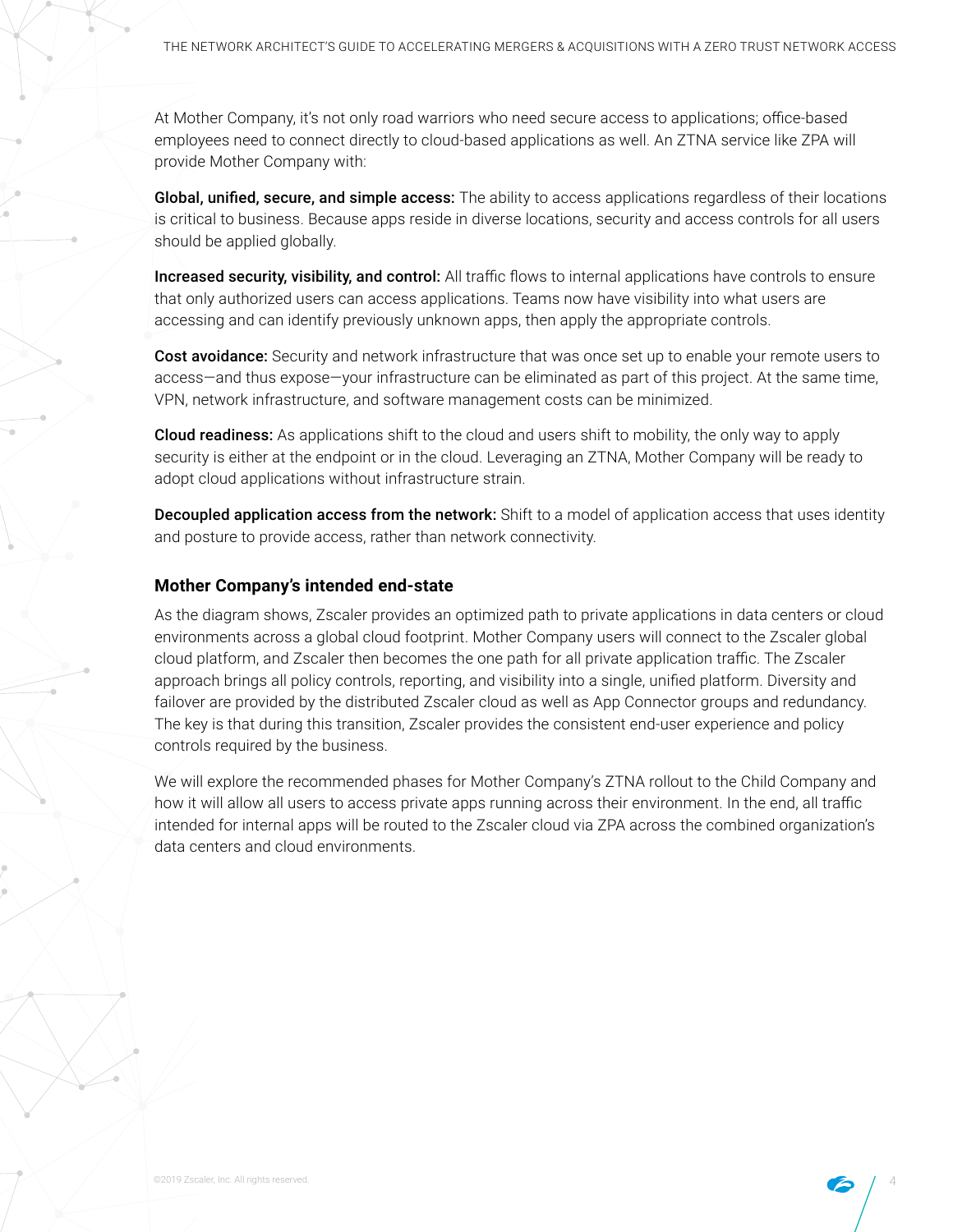

Rather than placing users on the network and delivering connectivity via a remote access service like VPN, ZPA enables Mother Company to leverage the software-defined perimeter (ZTNA) solution.

The ZPA service enables applications to connect to users via inside-out connectivity without extending the network to users and regardless of where the application is running. Applications are never exposed to the internet, as they do not listen for inbound pings, so they're completely invisible to unauthorized users, all of which prevents DDoS attacks. ZPA can also discover previously unknown applications running either in Mother Company or Child Company and then apply granular controls to them.

## **A phased approach to adopting ZTNA for accelerated M&A**

### **Phase 1** Prioritize accessibility

The first stage in this journey should be to establish multiple application connectors within the Mother Company site in Frankfurt, Germany. Mother Company will have failover and load balancing for the Mother Company side of the access path. This pair of connectors will continue to establish the connectivity for the existing Mother Company users, thus providing continuity for the next phase of the testing. The connectors here will establish their connection to the ZPA cloud through the corporate proxy server. This proxy is one of three main internet gateways used by Mother Company, and a specific rule has been established for the connector. All TLS tunnels to Zscaler are passing through a bypass rule (auth and SSL) through the *serverproxy.MotherCompany.net:8080.*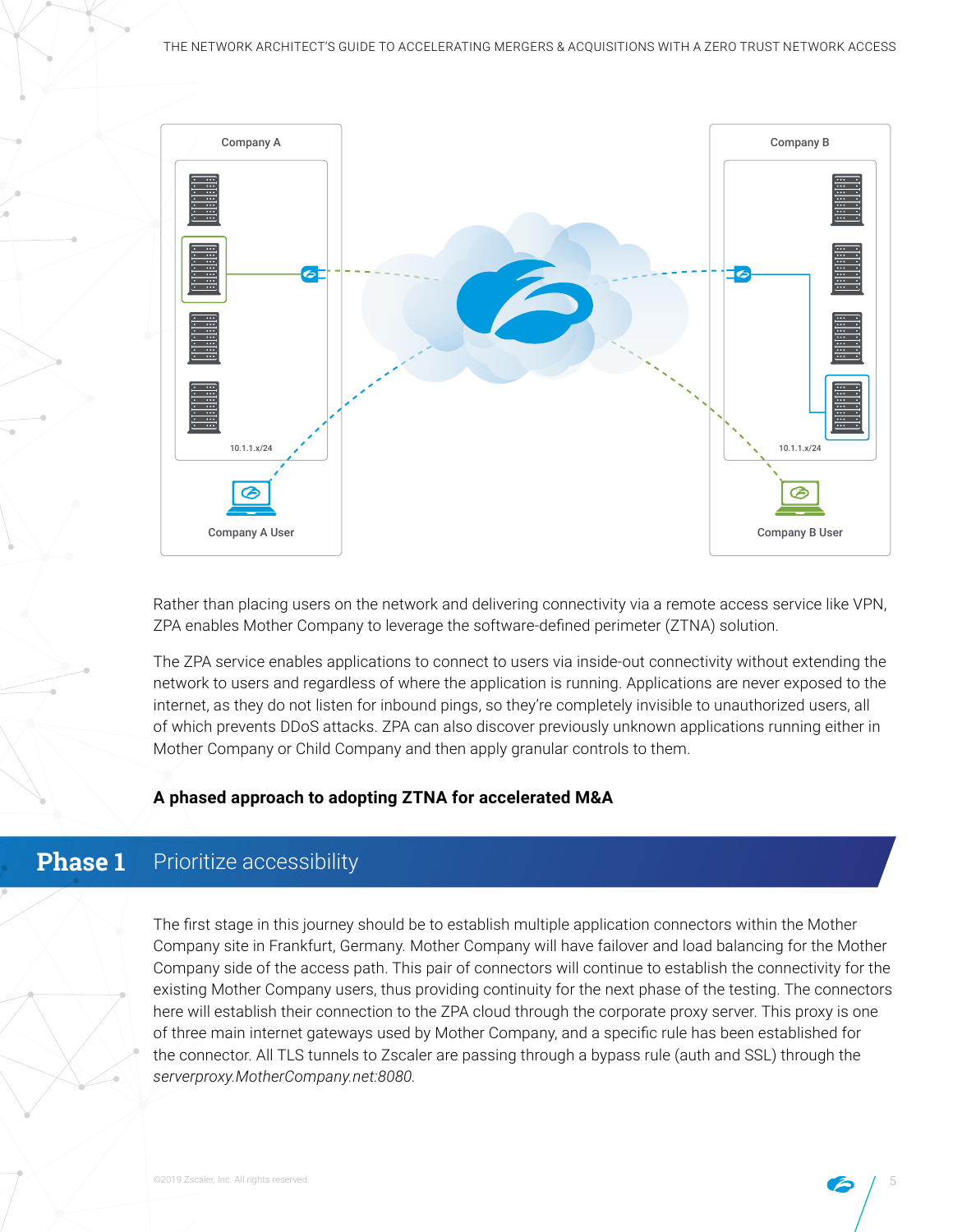

Authentication will continue to leverage the company's SAML identity provider. Once users are authenticated, their private application traffic will be sent via the ZTNA service and connected to applications via the Frankfurt-based connector. Once policy controls are configured to Mother Company standards, more users can be moved from the legacy VPN (Juniper, Pulse, Cisco AnyConnect, etc.) platform over to ZPA.

### **Phase 2** Address additional M&A users

The second stage in Mother Company's journey with ZTNA should be to enable access for a set of test users utilizing the Child Company devices. These devices will connect to applications running within the Mother Company ecosystem. When complete, this test will demonstrate the successful and secure connectivity between newly acquired users and existing internal applications in the Mother Company ecosystem via the ZTNA service.

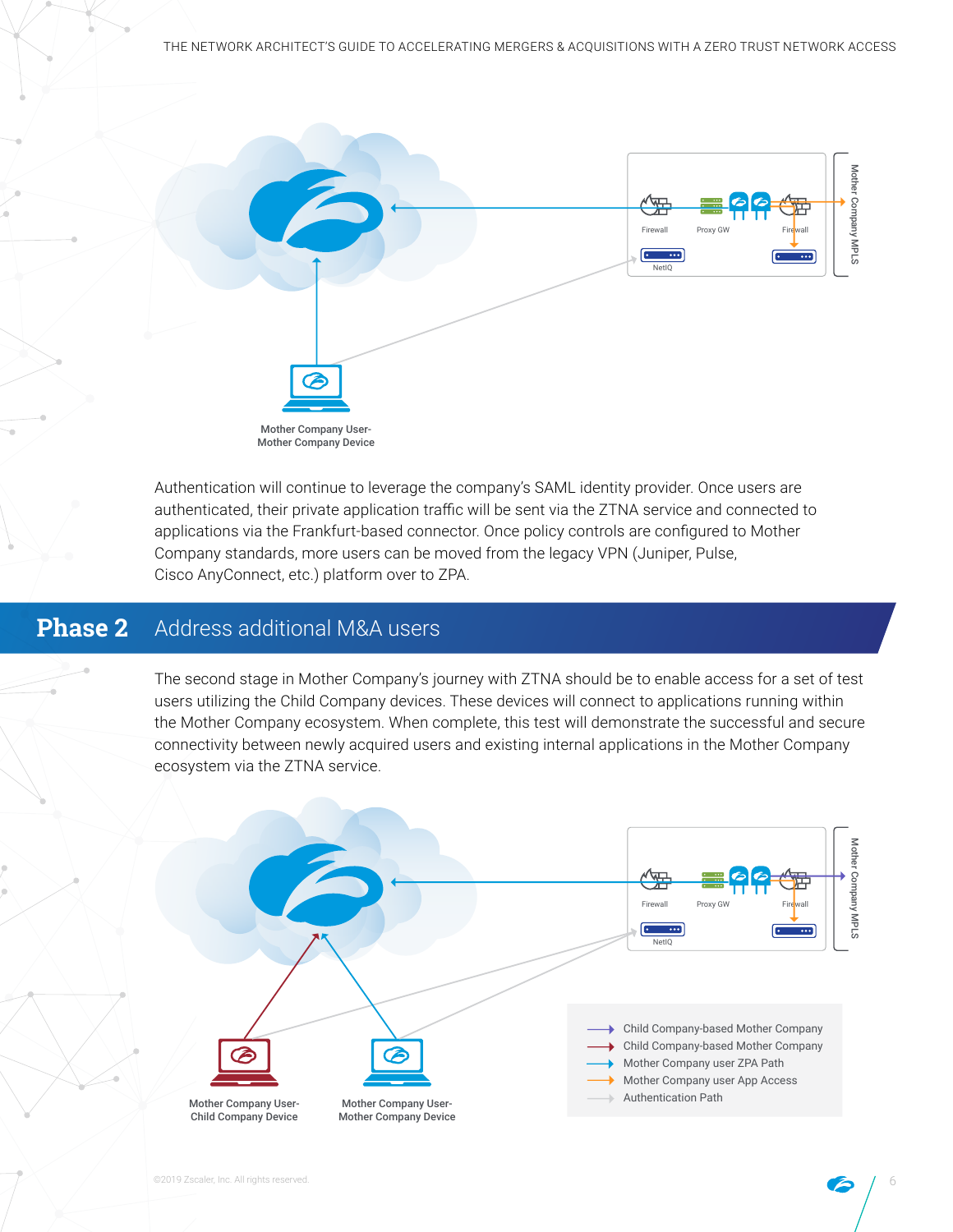# **Phase 3** Full M&A execution

**01**

**02**

In this phase, you should look to define granular access to Mother Company users and Mother Company users with Child Company devices to internal applications, so that only specific users are able to connect to specific applications. These granular access definitions will be the first stepping stone to building out a full zero trust security model that can power Mother Company's future IT operations.

Delivering granular access to applications, visibility, and control is fundamental to ZTNA services like ZPA. Plus, its setup is simple and can be divided into three key areas:

### Application definition and granular policy definition

The criteria for access is based on user attributes that are assigned via the directory services at Mother Company. Aligning these memberships, attributes, and assignments means that the access policy can be used to enforce controls for exactly who is authorized to access Mother Company applications.

Examples of such controls could be:

- Defining specific employee access to application segments, where the user identity is the control
- Enabling third parties to access specific applications, in which the controls define both who is accessing and what they are accessing

### App discovery

Reviewing the applications that have been identified as part of the discovery process means that Mother Company will have the ability to "weed out" specific applications and then assign policies to either block or enable access to these apps. Zscaler recommends sorting discovered applications into categories that allow Mother Company to take actions based on its priorities, such as critical, medium, and low priority.

#### **03** Analyze diagnostics to gain insights

The content of the diagnostics within the ZTNA service will give Mother Company the ability to analyze, review, and understand challenges within the network infrastructure. Focusing on error and policy blocking will allow the Mother Company team to identify misconfigured applications, networks, and even the latency of application access.